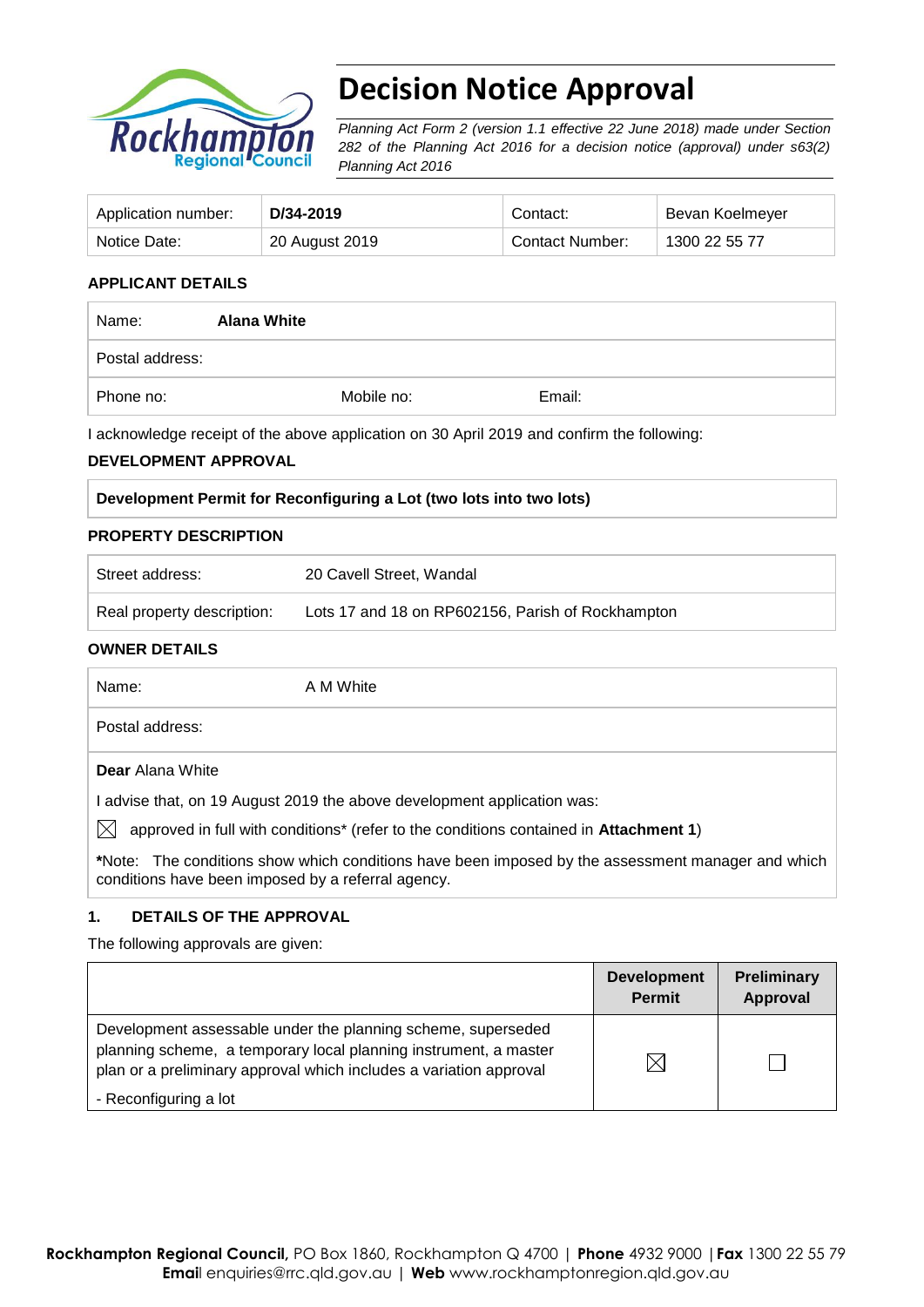#### **2. CONDITIONS**

This approval is subject to the conditions in Attachment 1.

#### **3. FURTHER DEVELOPMENT PERMITS REQUIRED**

Please be advised that the following development permits are required to be obtained before the development can be carried out:

| Type of development permit required | Subject of the required development permit |
|-------------------------------------|--------------------------------------------|
| Building Works                      | <b>Demolition Works</b>                    |

#### **4. REFERRAL AGENCIES NIL**

#### **5. THE APPROVED PLANS**

**The approved development must be completed and maintained generally in accordance with the approved drawings and documents:**

| <b>Drawing/report title</b>          | <b>Prepared by</b> | Date                                         | Reference number | <b>Revision</b> |
|--------------------------------------|--------------------|----------------------------------------------|------------------|-----------------|
| <b>Proposed Boundary Realignment</b> |                    | Vision Surveys   9 August 2019   19140-PP-01 |                  | C               |

#### **6. CURRENCY PERIOD FOR THE APPROVAL (s.85 of the** *Planning Act***)**

The standard currency periods stated in section 85 of *Planning Act 2016* apply to each aspect of development in this approval, if not stated in the conditions of approval attached.

#### **7. STATEMENT OF REASONS**

| Description of the<br>development               | The proposed development is for Reconfiguring a Lot (two lots into two lots)                                                                                                                                                                                                                                                                                        |  |  |
|-------------------------------------------------|---------------------------------------------------------------------------------------------------------------------------------------------------------------------------------------------------------------------------------------------------------------------------------------------------------------------------------------------------------------------|--|--|
| <b>Reasons for Decision</b>                     | The boundary realignment will result in lots of an appropriate size and<br>a)<br>dimension to accommodate land uses commensurate with the intent of<br>Low density residential zone;                                                                                                                                                                                |  |  |
|                                                 | Assessment of the development against the relevant zone purpose,<br>b)<br>planning scheme codes and planning scheme policies demonstrates<br>that the proposed development will not cause significant adverse<br>impacts on the surrounding natural environment, built environment and<br>infrastructure, community facilities, or local character and amenity; and |  |  |
|                                                 | The proposed development does not compromise the relevant State<br>C)<br>Planning Policy.                                                                                                                                                                                                                                                                           |  |  |
| <b>Assessment Benchmarks</b>                    | The proposed development was assessed against the following<br>assessment benchmarks:                                                                                                                                                                                                                                                                               |  |  |
|                                                 | Low density residential zone code;<br>$\bullet$                                                                                                                                                                                                                                                                                                                     |  |  |
|                                                 | Access, parking and transport code;<br>$\bullet$                                                                                                                                                                                                                                                                                                                    |  |  |
|                                                 | Filling and excavation code;<br>$\bullet$                                                                                                                                                                                                                                                                                                                           |  |  |
|                                                 | Landscape code;<br>$\bullet$                                                                                                                                                                                                                                                                                                                                        |  |  |
|                                                 | Reconfiguring a lot code;<br>$\bullet$                                                                                                                                                                                                                                                                                                                              |  |  |
|                                                 | Stormwater management code;<br>$\bullet$                                                                                                                                                                                                                                                                                                                            |  |  |
|                                                 | Water and sewer code;<br>$\bullet$                                                                                                                                                                                                                                                                                                                                  |  |  |
|                                                 | Acid sulfate soils overlay code; and<br>$\bullet$                                                                                                                                                                                                                                                                                                                   |  |  |
|                                                 | Airport environs overlay code.<br>$\bullet$                                                                                                                                                                                                                                                                                                                         |  |  |
| <b>Compliance with</b><br>assessment benchmarks | The development was assessed against all of the assessment benchmarks<br>listed above and wholly complies.                                                                                                                                                                                                                                                          |  |  |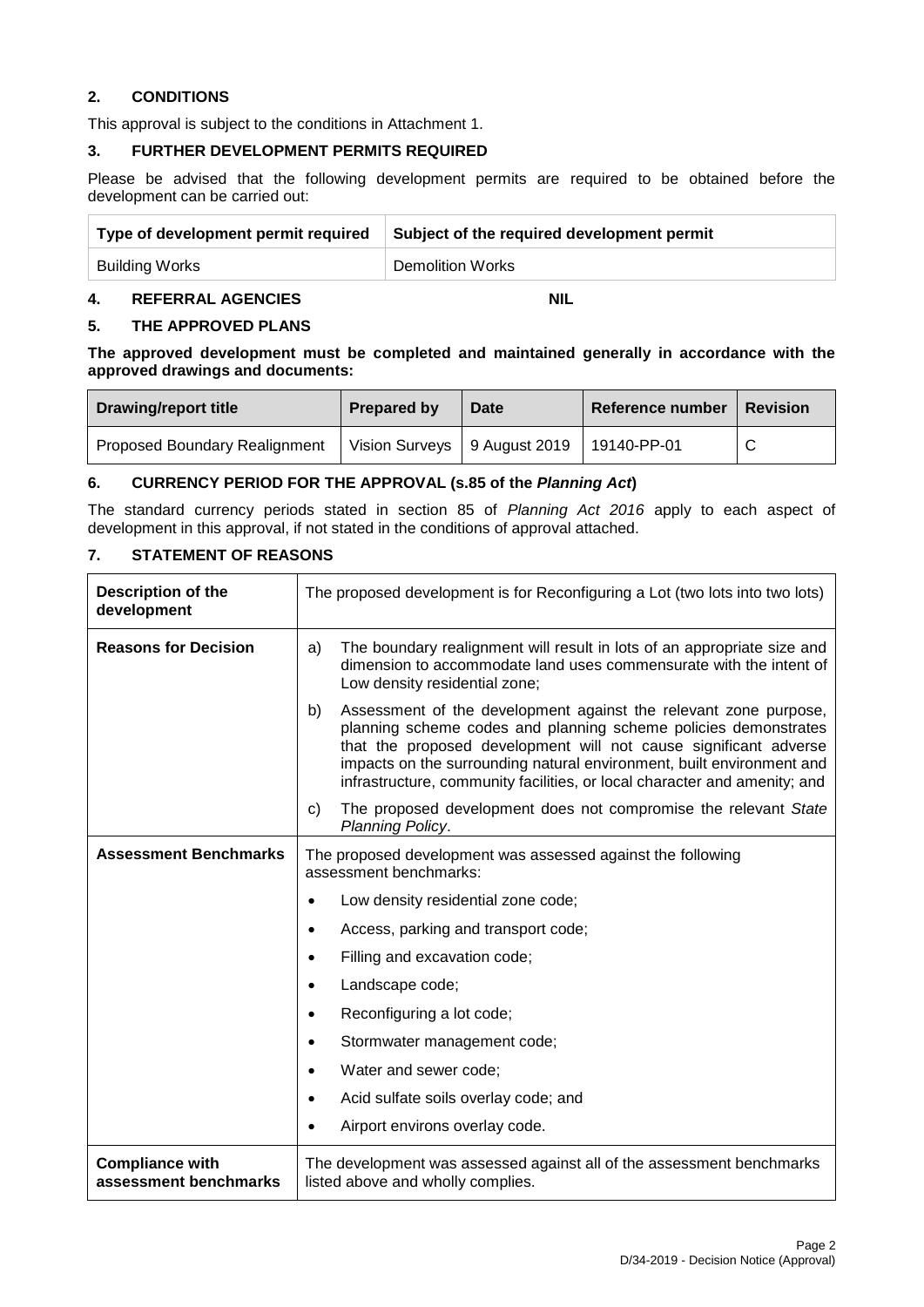| <b>Matters prescribed by</b><br>regulation | ii)  | The State Planning Policy - Part $E_i$<br>The Central Queensland Regional Plan; |
|--------------------------------------------|------|---------------------------------------------------------------------------------|
|                                            | iii) | The Rockhampton Region Planning Scheme 2015; and                                |
|                                            | IV.  | The common material, being the material submitted with the<br>application.      |

#### **8. APPEAL RIGHTS**

The rights of an applicant to appeal to a tribunal or the Planning and Environment Court against a decision about a development application are set out in chapter 6, part 1 of the *Planning Act 2016*. There may also be a right to make an application for a declaration by a tribunal (see chapter 6, part 2 of the *Planning Act 2016).*

#### *Appeal by an applicant*

An applicant for a development application may appeal to the Planning and Environment Court against the following:

- the refusal of all or part of the development application
- a provision of the development approval
- the decision to give a preliminary approval when a development permit was applied for
- a deemed refusal of the development application.

An applicant may also have a right to appeal to the Development tribunal. For more information, see schedule 1 of the *Planning Act 2016*.

The timeframes for starting an appeal in the Planning and Environment Court are set out in section 229 of the *Planning Act 2016*.

**Attachment 2** is an extract from the *Planning Act 2016* that sets out the applicant's appeal rights and the appeal rights of a submitter.

### **9. WHEN THE DEVELOPMENT APPROVAL TAKES EFFECT**

This development approval takes effect:

From the time the decision notice is given  $-$  if there is no submitter and the applicant does not appeal the decision to the court.

Or

When the submitter's appeal period ends  $-$  if there is a submitter and the applicant does not appeal the decision to the court.

Or

Subject to the decision of the court, when the appeal is finally decided  $-$  if an appeal is made to the court.

#### **10. ASSESSMENT MANAGER**

| DEVELOPMENT ASSESSMENT |
|------------------------|
|------------------------|

#### **Attachment 1 – Conditions of the approval**

*Part 1* **–** *Conditions imposed by the assessment manager [Note: where a condition is imposed about infrastructure under Chapter 4 of the Planning Act 2016, the relevant provision of the Act under which this condition was imposed must be specified.]*

#### **Attachment 2—Extract on appeal rights**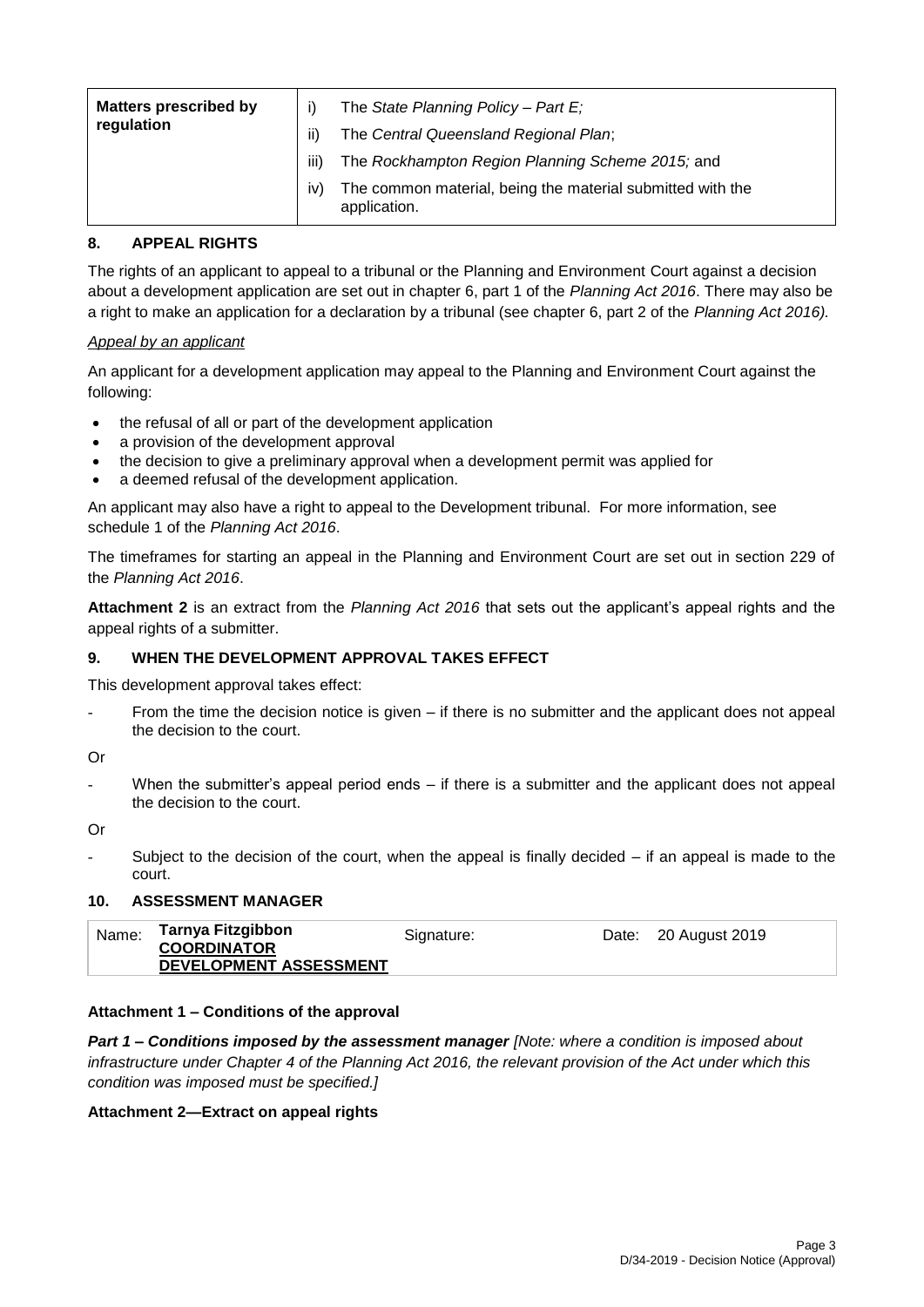

## **Attachment 1 – Part 1 Rockhampton Regional Council Conditions**

*Planning Act 2016*

- 1.0 ADMINISTRATION
- 1.1 The Developer and his employee, agent, contractor or invitee is responsible for ensuring compliance with the conditions of this development approval.
- 1.2 Where these Conditions refer to "Council" in relation to requiring Council to approve or to be satisfied as to any matter, or conferring on the Council a function, power or discretion, that role may be fulfilled in whole or in part by a delegate appointed for that purpose by the Council.
- 1.3 All conditions, works, or requirements of this development approval must be undertaken and completed:
	- 1.3.1 to Council's satisfaction;
	- 1.3.2 at no cost to Council; and
	- 1.3.3 prior to the issue of the Survey Plan Approval Certificate,

unless otherwise stated.

- 1.4 Infrastructure requirements of this development approval must be contributed to the relevant authorities, where applicable, at no cost to Council, prior to the issue of the Survey Plan Approval Certificate, unless otherwise stated.
- 1.5 The following further Development Permits must be obtained prior to the commencement of any works associated with their purposes:
	- 1.5.1 Building Works:
		- (i) Demolition Works.
- 1.6 All works must be designed, constructed and maintained in accordance with the relevant Council policies, guidelines and standards, unless otherwise stated.
- 1.7 All engineering drawings/specifications, design and construction works must be in accordance with the requirements of the relevant *Australian Standards* and must be approved, supervised and certified by a Registered Professional Engineer of Queensland.

#### 2.0 APPROVED PLANS AND DOCUMENTS

2.1 The approved development must be completed and maintained generally in accordance with the approved plans and documents, except where amended by any condition of this development approval:

| <b>Drawing/report title</b>             | Prepared by           | Date          | Reference<br>number | <b>Revision</b> |
|-----------------------------------------|-----------------------|---------------|---------------------|-----------------|
| <b>Proposed Boundary</b><br>Realignment | <b>Vision Surveys</b> | 9 August 2019 | 19140-PP-01         |                 |

- 2.2 Where there is any conflict between the conditions of this development approval and the details shown on the approved plans and documents, the conditions of this development approval must prevail.
- 2.3 Where conditions require the above plans or documents to be amended, the revised document(s) must be submitted for approval by Council prior to the submission of an application for a Development Permit for Building Works.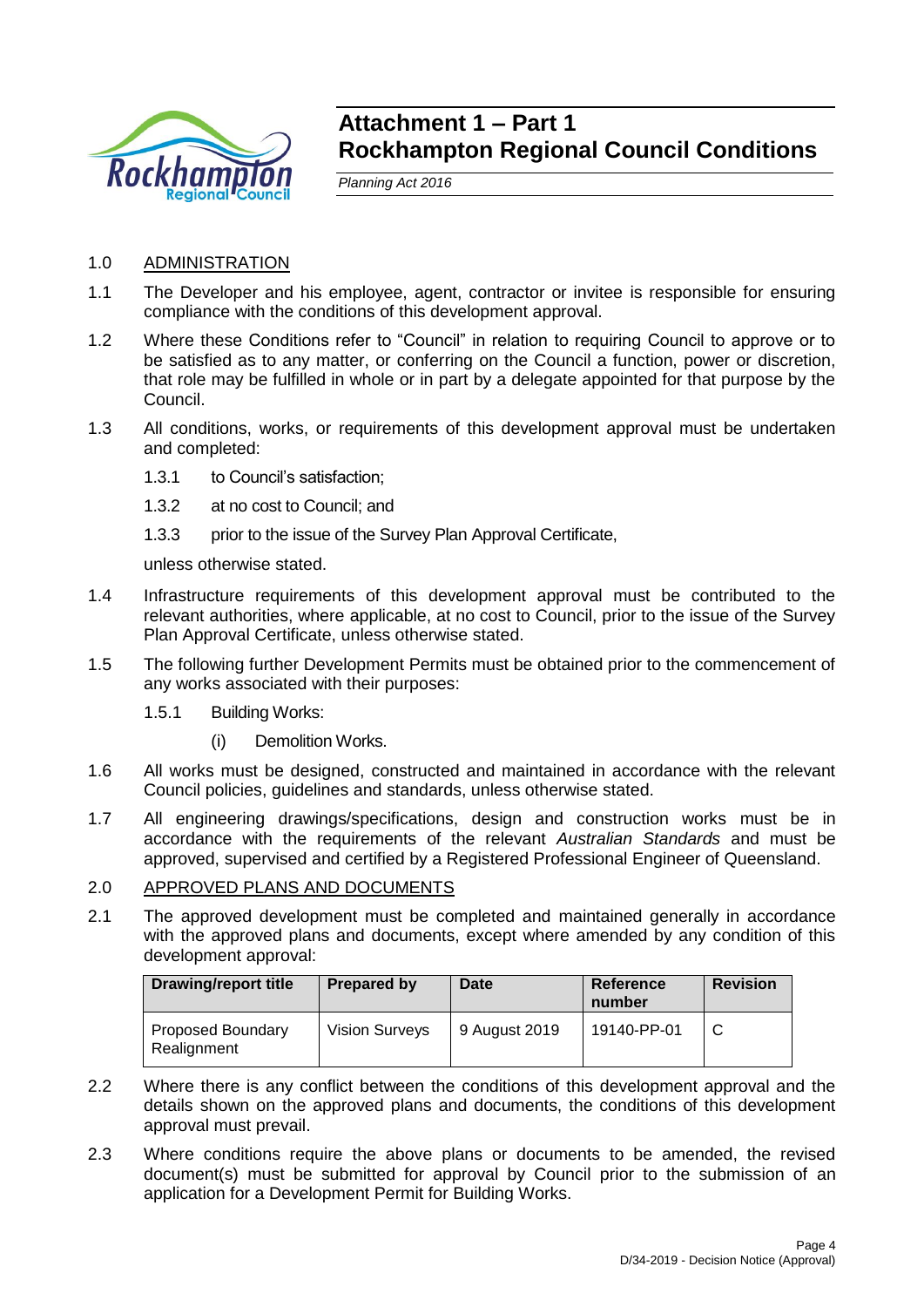### 3.0 SEWER WORKS

3.1 All lots within the development must be connected to Council's reticulated sewerage network. Each lot must be provided with its own separate sewerage connection point, located wholly within its respective property boundary. All connections to existing Council infrastructure are to be completed as private works by Fitzroy River Water.

### 4.0 WATER WORKS

4.1 All lots within the development must be connected to Council's reticulated water network. A new connection point must be provided from the existing road crossing located adjacent to the northern boundary of Lot 2. All connections to existing Council infrastructure are to be completed as private works by Fitzroy River Water.

### 5.0 ROOF AND ALLOTMENT DRAINAGE WORKS

5.1 All roof and allotment runoff from the existing dwelling located on Lot 1 must be directed to a lawful point of discharge and must not restrict, impair or change the natural flow of runoff water or cause a nuisance to surrounding land or infrastructure. All roof and allotment drainage works must be designed and constructed in accordance with the *Queensland Urban Drainage Manual, Capricorn Municipal Development Guidelines* and sound engineering practice.

### 6.0 BUILDING WORKS

- 6.1 A Development Permit for Building Works must be obtained for the removal and/or demolition of the existing shed (refer to condition 2.1), prior to the issue of the Survey Plan Approval Certificate.
- 6.2 The existing covered patio (refer to condition 2.1) must comply with the fire safety requirements stated in section 3.7.2.6 of the *Building Code of Australia 2019 (National Construction Code – Volume Two),* prior to the issue of the Survey Plan Approval Certificate. If the aforementioned works require a Development Permit for Building Works to comply, this must be obtained prior to the commencement of any works associated with their purposes.

### 7.0 ELECTRICITY

- 7.1 Electricity services must be provided to each lot in accordance with the standards and requirements of the relevant service provider.
- 7.2 A *Certificate of Electricity Supply* from the relevant service provider must be provided to Council, prior to the issue of the Survey Plan Approval Certificate.

Note: The applicant can enter into a *Negotiated Connection Establishment Contract* with the Supplier for the provisioning of electrical services and/or street lighting. Provided the Applicant has undertaken all the conditions of the contract, including providing performance security, the Supplier will issue *a Certificate of Electricity Supply*.

#### 8.0 TELECOMMUNICATIONS

- 8.1 Telecommunications services must be provided to each lot in accordance with the standards and requirements of the relevant service provider. Unless otherwise stipulated by telecommunications legislation at the time of installation, this includes all necessary pits and pipes, and conduits that provide a connection to the telecommunications network.
- 8.2 Evidence (see below) of acceptance of the works from the relevant service provider must be provided to Council, prior to the issue of the Survey Plan Approval Certificate e.g. This will be a letter from either :-

**NBN** *a 'Certificate of Practical Completion*",

**Telstra** a "*Telecommunications Agreement/Provisioning Letter*",

**A Licenced Carrier** under the Telecommunications Act 1997- (*signed documentation from a Registered Professional Engineer Queensland -electrical enginee*r.)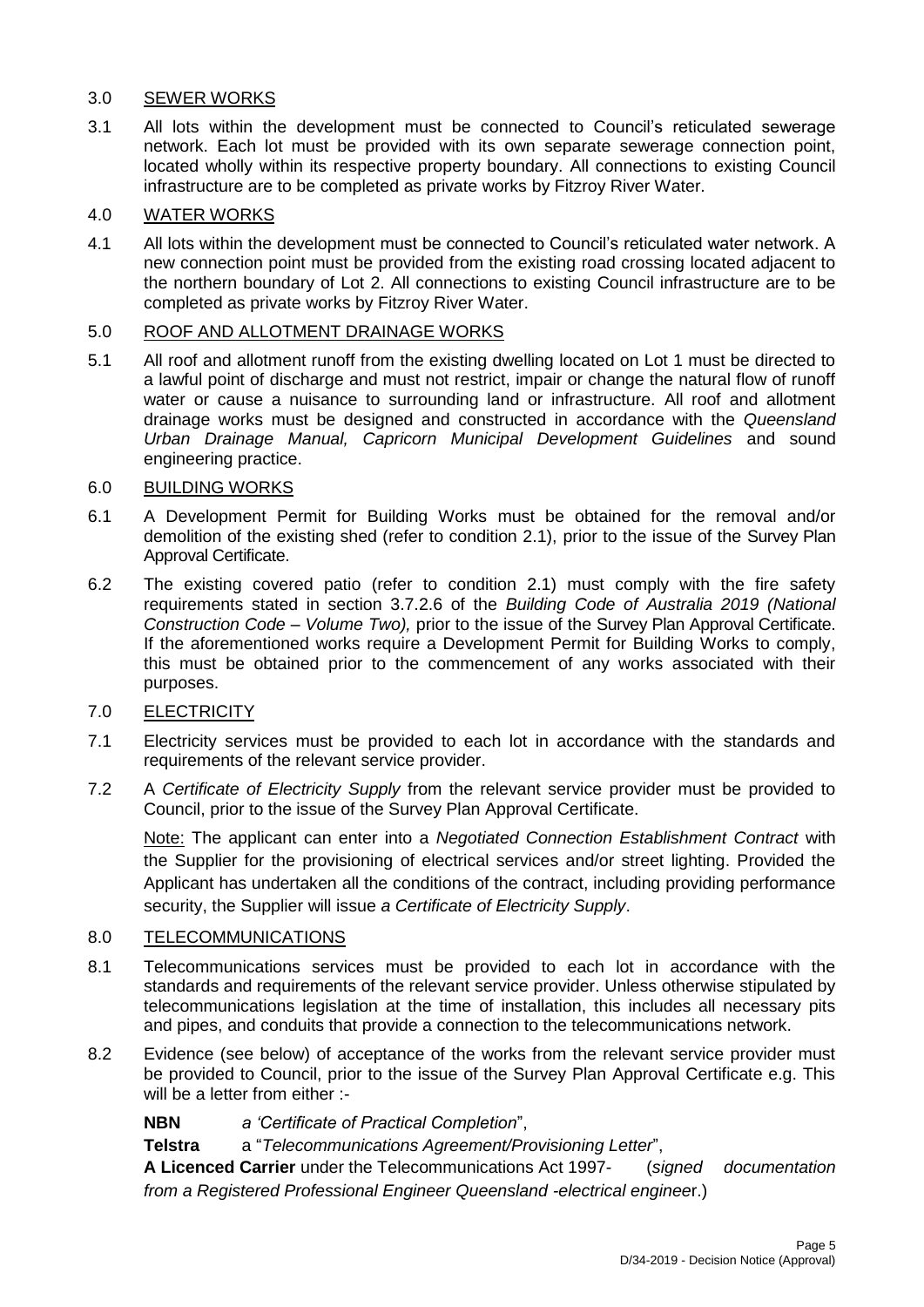#### 9.0 ASSET MANAGEMENT

- 9.1 Any alteration necessary to electricity, telephone, water mains, sewerage mains, and/or public utility installations resulting from the development or in connection with the development, must be undertaken and completed at no cost to Council.
- 9.2 Any damage to existing stormwater, water supply and sewerage infrastructure, kerb and channel, pathway or roadway (including removal of concrete slurry from public land and Council infrastructure), that occurs while any works are being carried out in association with this development approval must be repaired at full cost to the developer. This includes the reinstatement of any existing traffic signs or pavement markings that may have been removed or damaged.

#### 10.0 OPERATING PROCEDURES

10.1 All construction materials, waste, waste skips, machinery and contractors' vehicles must be located and stored or parked within the development site. Storage of materials, or parking of construction machinery or contractors' vehicles must not occur within Cavell Street or Haig Street.

#### ADVISORY NOTES

#### NOTE 1. Aboriginal Cultural Heritage

It is advised that under section 23 of the *Aboriginal Cultural Heritage Act 2003*, a person who carries out an activity must take all reasonable and practicable measures to ensure the activity does not harm Aboriginal cultural heritage (the "cultural heritage duty of care"). Maximum penalties for breaching the duty of care are listed in the Aboriginal cultural heritage legislation. The information on Aboriginal cultural heritage is available on the Department of Aboriginal and Torres Strait Islander and Multicultural Affairs website: [www.datsip.qld.gov.au](http://www.datsip.qld.gov.au/)

#### NOTE 2. Asbestos Removal

Any demolition and/or removal works involving asbestos materials must be undertaken in accordance with the requirements of the *Work Health and Safety Act 2011* and *Public Health Act 2005*.

#### NOTE 3. General Environmental Duty

General environmental duty under the *Environmental Protection Act 1994* prohibits unlawful environmental nuisance caused by noise, aerosols, particles, dust, ash, fumes, light, odour or smoke beyond the boundaries of the development site during all stages of the development including earthworks, construction and operation.

#### NOTE 4. General Safety Of Public During Construction

The *Work Health and Safety Act 2011* and *Manual of Uniform Traffic Control Devices* must be complied with in carrying out any construction works, and to ensure safe traffic control and safe public access in respect of works being constructed on a road.

### NOTE 5. Works in Road Reserve Permit

It is advised that a Works in Road Reserve Permit (including a fee for the vehicle crossover and compliant with Standard *Capricorn Municipal Development Guidelines,* Standard Drawings) will need to be obtained at the building application stage for any future driveway required in association with Lot 2.

#### NOTE 6. Infrastructure Charges Notice

Council has resolved not to issue an Infrastructure Charges Notice for this development because the new infrastructure charges arising from the development are equal to or less than the credits applicable for the new development.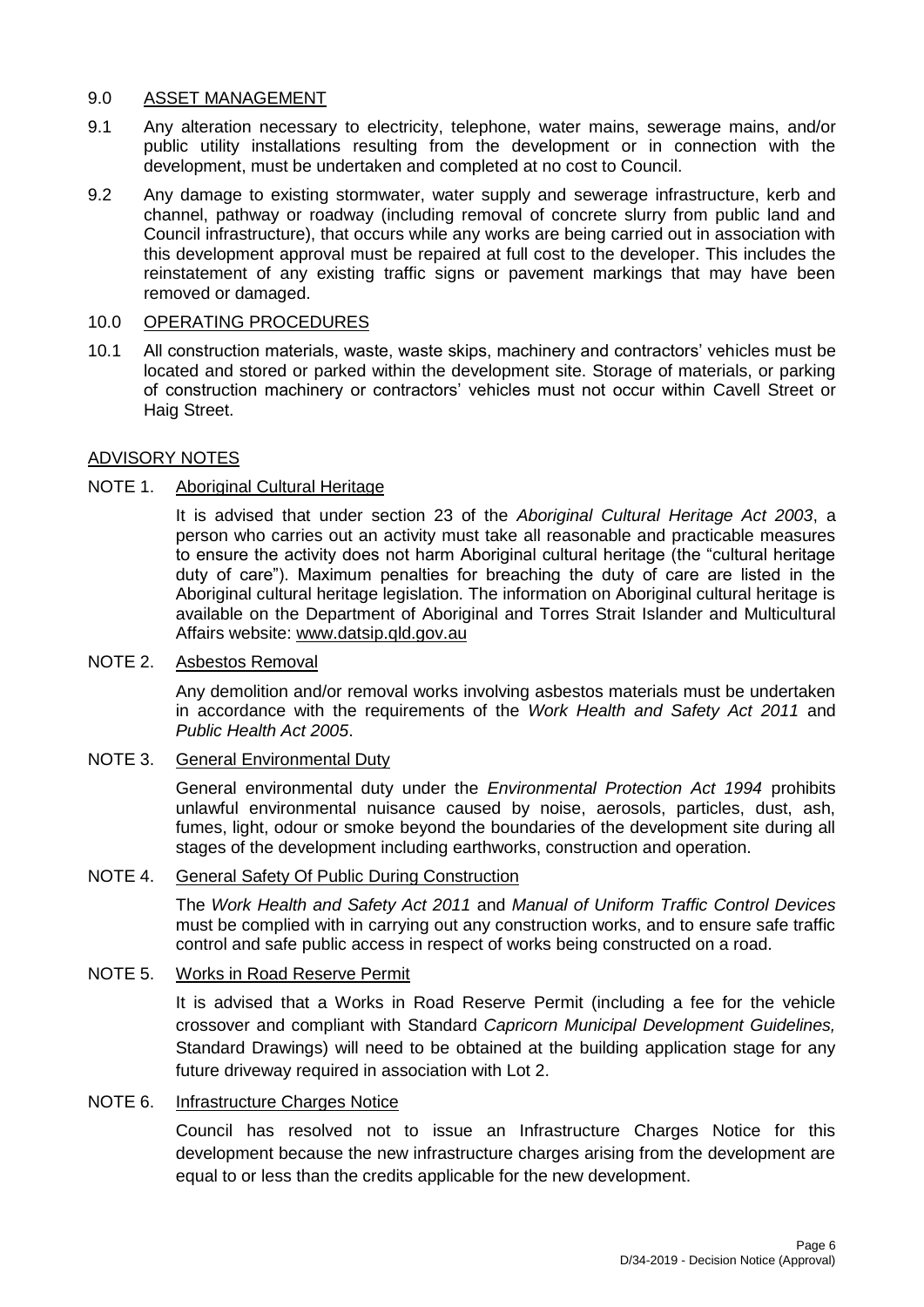

## **Attachment 2 - Appeal Rights**

*PLANNING ACT 2016*

The following is an extract from the *Planning Act 2016 (Chapter 6)*

#### *Appeal rights*

#### *229 Appeals to tribunal or P&E Court*

- (1) Schedule 1 states—
	- (a) matters that may be appealed to— (i)either a tribunal or the P&E Court; or (ii)only a tribunal; or
	- (iii)only the P&E Court; and (b) the person—
		- (i)who may appeal a matter (the **appellant**); and (ii)who is a respondent in an appeal of the matter; and (iii)who is a co-respondent in an appeal of the matter; and
		- (iv)who may elect to be a co-respondent in an appeal of the matter.
- (2) An appellant may start an appeal within the appeal period.
- (3) The **appeal period** is—
	- (a) for an appeal by a building advisory agency—10 business days after a decision notice for the decision is given to the agency or
	- (b) for an appeal against a deemed refusal—at any time after the deemed refusal happens; or
	- (c) for an appeal against a decision of the Minister, under chapter 7, part 4, to register premises or to renew the registration of premises—20 business days after a notice is published under section 269(3)(a) or (4); or
	- (d) for an appeal against an infrastructure charges notice— 20 business days after the infrastructure charges notice is given to the person; or
	- (e) for an appeal about a deemed approval of a development application for which a decision notice has not been given—30 business days after the applicant gives the deemed approval notice to the assessment manager; or
	- (f) for any other appeal—20 business days after a notice of the decision for the matter, including an enforcement notice, is given to the person.

#### Note—

See the P&E Court Act for the court's power to extend the appeal period.

- (4) Each respondent and co-respondent for an appeal may be heard in the appeal.
- (5) If an appeal is only about a referral agency's response, the assessment manager may apply to the tribunal or P&E Court to withdraw from the appeal.
- (6) To remove any doubt, it is declared that an appeal against an infrastructure charges notice must not be about—
	- (a) the adopted charge itself; or
	- (b) for a decision about an offset or refund—
		- (i) the establishment cost of trunk infrastructure identified in a LGIP; or
		- (ii) the cost of infrastructure decided using the method

#### included in the local government's charges resolution. **230 Notice of appeal**

- (1) An appellant starts an appeal by lodging, with the registrar of the tribunal or P&E Court, a notice of appeal that—
	- (a) is in the approved form; and
	- (b) succinctly states the grounds of the appeal.
- (2) The notice of appeal must be accompanied by the required fee.
- (3) The appellant or, for an appeal to a tribunal, the registrar must, within the service period, give a copy of the notice of appeal to—
- (a) the respondent for the appeal; and
- (b) each co-respondent for the appeal; and
- (c) for an appeal about a development application under schedule 1, table 1, item 1—each principal submitter for the development application; and
- (d) for an appeal about a change application under schedule 1, table 1, item 2—each principal submitter for the change application; and
- (e) each person who may elect to become a co-respondent for the appeal, other than an eligible submitter who is not a principal submitter in an appeal under paragraph (c) or (d); and
- (f) for an appeal to the P&E Court—the chief executive; and
- (g) for an appeal to a tribunal under another Act—any other person who the registrar considers appropriate.
- (4) The **service period** is—
	- (a) if a submitter or advice agency started the appeal in the P&E Court—2 business days after the appeal is started; or
	- (b) otherwise—10 business days after the appeal is started.
- (5) A notice of appeal given to a person who may elect to be a co-respondent must state the effect of subsection
- (6) A person elects to be a co-respondent by filing a notice of election, in the approved form, within 10 business days after the notice of appeal is given to the person*.*
- **231 Other appeals**
- (1) Subject to this chapter, schedule 1 and the P&E Court Act, unless the Supreme Court decides a decision or other matter under this Act is affected by jurisdictional error, the decision or matter is non-appealable.
- (2) The Judicial Review Act 1991, part 5 applies to the decision or matter to the extent it is affected by jurisdictional error.
- (3) A person who, but for subsection (1) could have made an application under the Judicial Review Act 1991 in relation to the decision or matter, may apply under part 4 of that Act for a statement of reasons in relation to the decision or matter.
- (4) In this section— **decision** includes—
	- (a) conduct engaged in for the purpose of making a decision; and
	- (b) other conduct that relates to the making of a decision; and
	- (c) the making of a decision or the failure to make a decision; and
	- (d) a purported decision; and
	- (e) a deemed refusal.

**non-appealable**, for a decision or matter, means the decision or matter—

- (a) is final and conclusive; and
- (b) may not be challenged, appealed against, reviewed, quashed, set aside or called into question in any other way under the Judicial Review Act 1991 or otherwise, whether by the Supreme Court, another court, a tribunal or another entity; and
- (c) is not subject to any declaratory, injunctive or other order of the Supreme Court, another court, a tribunal or another entity on any ground.

#### **232 Rules of the P&E Court**

- (1) A person who is appealing to the P&E Court must comply with the rules of the court that apply to the appeal.
- (2) However, the P&E Court may hear and decide an appeal even if the person has not complied with rules of the P&E Court.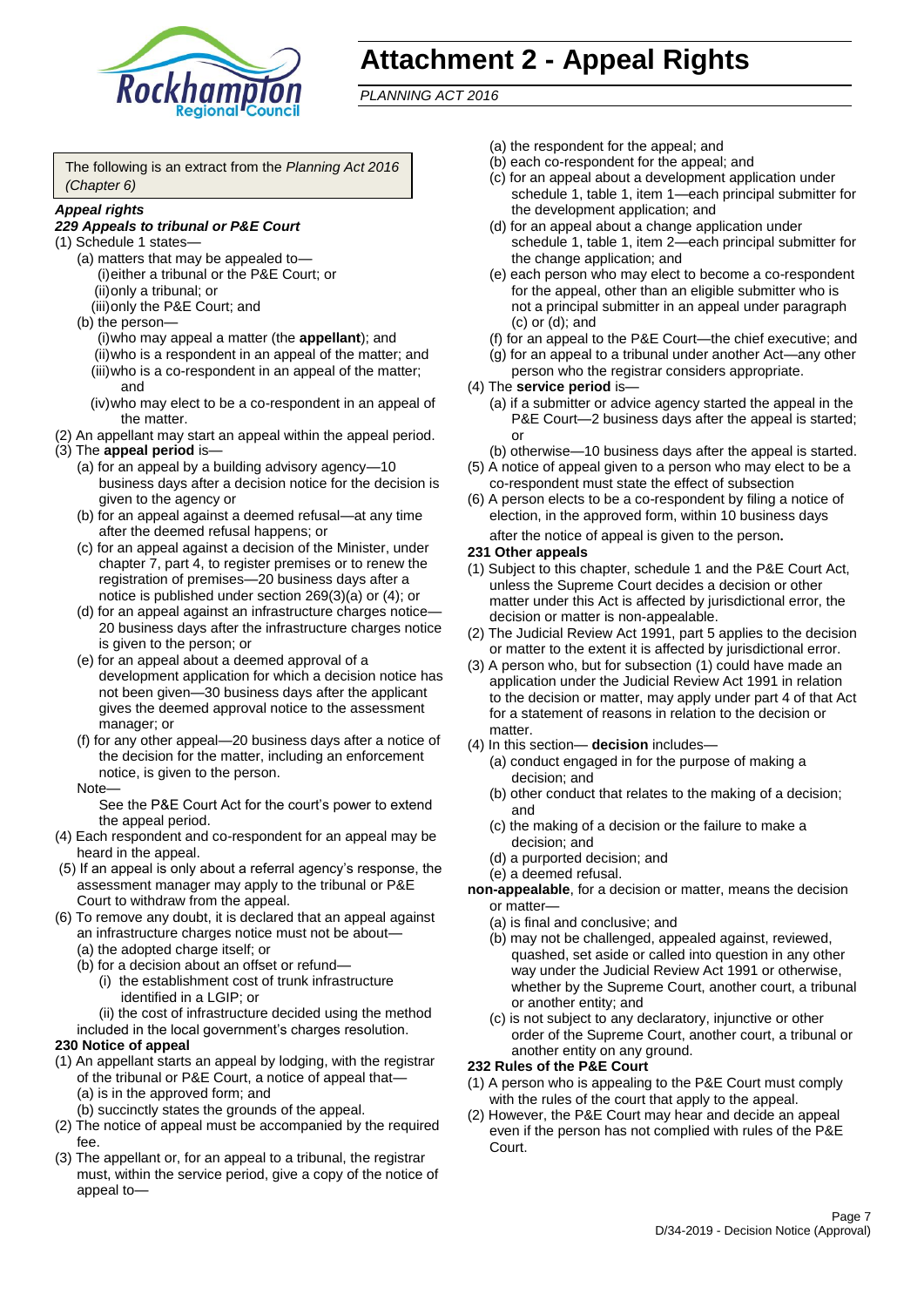

## **Appeal Rights**

*PLANNING ACT 2016*

## **Schedule 1**

#### **Appeals section 229 1 Appeal rights and parties to appeals**

- (1) Table 1 states the matters that may be appealed to—(a) the P&E court; or (b) a tribunal.
- (2) However, table 1 applies to a tribunal only if the matter involves—
	- (a) the refusal, or deemed refusal of a development application, for—
	- (i) a material change of use for a classified building; or
	- (ii) operational work associated with building work, a retaining wall, or a tennis court; or
	- (b) a provision of a development approval for—
	- (i) a material change of use for a classified building; or
- (ii) operational work associated with building work, a retaining wall, or a tennis court; or
	- (c) if a development permit was applied for—the decision to give a preliminary approval for—
		- (i) a material change of use for a classified building; or
	- (ii) operational work associated with building work, a retaining wall, or a tennis court; or
	- (d) a development condition if—
		- (i) the development approval is only for a material change of use that involves the use of a building classified under the Building Code as a class 2 building; and
		- (ii) the building is, or is proposed to be, not more than 3 storeys; and
		- (iii) the proposed development is for not more than 60 sole-occupancy units; or
	- (e) a decision for, or a deemed refusal of, an extension application for a development approval that is only for a material change of use of a classified building; or
	- (f) a decision for, or a deemed refusal of, a change application for a development approval that is only for a material change of use of a classified building; or
	- (g) a matter under this Act, to the extent the matter relates to—
		- (i) the Building Act, other than a matter under that Act that may or must be decided by the Queensland Building and Construction Commission; or
		- (ii) the Plumbing and Drainage Act, part 4 or 5; or
	- (h) a decision to give an enforcement notice in relation to a matter under paragraphs (a) to (g); or
	- (i) a decision to give an infrastructure charges notice; or
	- (j) the refusal, or deemed refusal, of a conversion application; or
	- (k) a matter that, under another Act, may be appealed to the tribunal; or
	- (l) a matter prescribed by regulation.
- (3) Also, table 1 does not apply to a tribunal if the matter

involves—

- (a) for a matter in subsection  $(2)(a)$  to  $(d)$ 
	- (i) a development approval for which the development application required impact assessment; and
	- (ii) a development approval in relation to which the assessment manager received a properly made submission for the development application; or
- (b) a provision of a development approval about the identification or inclusion, under a variation approval, of a matter for the development.
- (4) Table 2 states the matters that may be appealed only to the P&E Court.
- (5) Table 3 states the matters that may be appealed only to the tribunal.
- (6) In each table—
	- (a) column 1 states the appellant in the appeal; and
	- (b) column 2 states the respondent in the appeal; and
	- (c) column 3 states the co-respondent (if any) in the appeal; and
	- (d) column 4 states the co-respondents by election (if any) in the appeal.
- (7) If the chief executive receives a notice of appeal under section 230(3)(f), the chief executive may elect to be a corespondent in the appeal.

| Table 1<br>Appeals to the P&E Court and, for certain matters, to a tribunal                                                                                                                                                                                                                                                                    |                           |                                                     |                                                                      |  |
|------------------------------------------------------------------------------------------------------------------------------------------------------------------------------------------------------------------------------------------------------------------------------------------------------------------------------------------------|---------------------------|-----------------------------------------------------|----------------------------------------------------------------------|--|
| 1. Development applications<br>An appeal may be made against-<br>(a) the refusal of all or part of the development application; or<br>(b) the deemed refusal of the development application; or<br>(c) a provision of the development approval; or<br>(d) if a development permit was applied for-the decision to give a preliminary approval. |                           |                                                     |                                                                      |  |
| Column 1<br>Appellant                                                                                                                                                                                                                                                                                                                          | Column 2<br>Respondent    | Column 3<br>Co-respondent                           | Column 4<br>Co-respondent by election                                |  |
| The applicant                                                                                                                                                                                                                                                                                                                                  | The assessment<br>manager | (if any)<br>If the appeal is about<br>a concurrence | $(i$ f any)<br>1 A concurrence agency that is<br>not a co-respondent |  |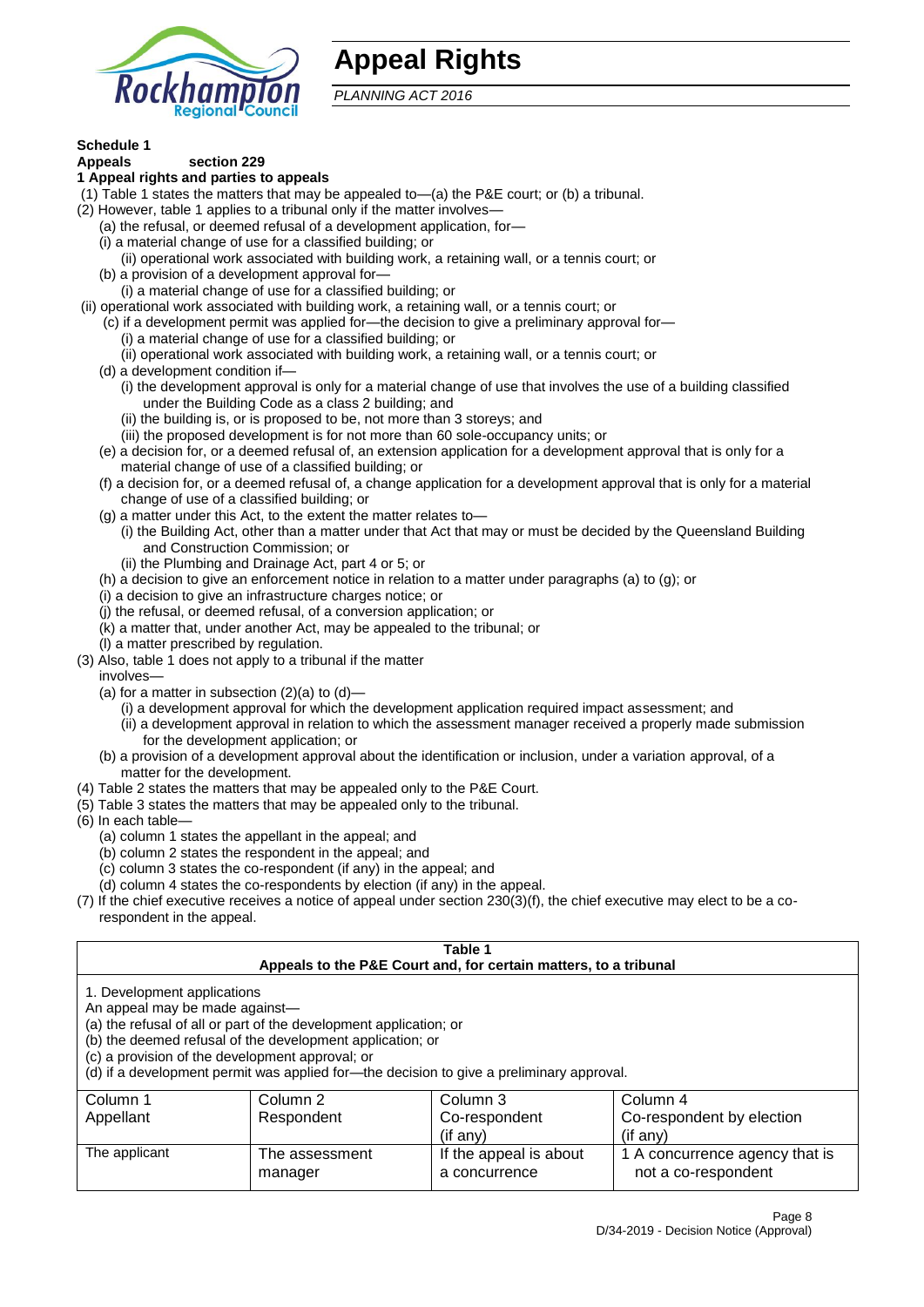| Table 1<br>Appeals to the P&E Court and, for certain matters, to a tribunal                                                                                                                                          |                                   |                                                                 |                                                                                                                                                                                                                                                                                                                                                 |  |
|----------------------------------------------------------------------------------------------------------------------------------------------------------------------------------------------------------------------|-----------------------------------|-----------------------------------------------------------------|-------------------------------------------------------------------------------------------------------------------------------------------------------------------------------------------------------------------------------------------------------------------------------------------------------------------------------------------------|--|
|                                                                                                                                                                                                                      |                                   | agency's referral<br>response-the<br>concurrence agency         | 2 If a chosen Assessment<br>manager is the respondent-<br>the prescribed assessment<br>manager<br>3 Any eligible advice agency for<br>the application<br>4 Any eligible submitter for the<br>application                                                                                                                                        |  |
| 2. Change applications<br>An appeal may be made against-<br>(b) a deemed refusal of a change application.                                                                                                            |                                   |                                                                 | (a) a responsible entity's decision for a change application, other than a decision made by the P&E court; or                                                                                                                                                                                                                                   |  |
| Column 1<br>Appellant                                                                                                                                                                                                | Column <sub>2</sub><br>Respondent | Column 3<br>Co-respondent<br>(if any)                           | Column 4<br>Co-respondent by election<br>(if any)                                                                                                                                                                                                                                                                                               |  |
| 1 The applicant<br>2 If the responsible<br>entity is the<br>assessment<br>manager-an<br>affected entity that<br>gave a pre-request<br>notice or response<br>notice                                                   | The responsible<br>entity         | If an affected entity<br>starts the appeal-the<br>applicant     | 1 A concurrence agency for the<br>development application<br>2 If a chosen assessment<br>manager is the respondent-<br>the prescribed assessment<br>manager<br>3 A private certifier for the<br>development application<br>4 Any eligible advice agency for<br>the change application<br>5 Any eligible submitter for the<br>change application |  |
| 3. Extension applications<br>An appeal may be made against-<br>(a) the assessment manager's decision about an extension application; or<br>(b) a deemed refusal of an extension application.                         |                                   |                                                                 |                                                                                                                                                                                                                                                                                                                                                 |  |
| Column 1<br>Appellant                                                                                                                                                                                                | Column <sub>2</sub><br>Respondent | Column 3<br>Co-respondent<br>(if any)                           | Column 4<br>Co-respondent by election<br>(if any)                                                                                                                                                                                                                                                                                               |  |
| 1 The applicant<br>1<br>$\overline{2}$<br>For a matter other<br>than a deemed<br>refusal of an<br>extension<br>application $-$ a<br>concurrence<br>agency, other than<br>the chief executive,<br>for the application | The assessment<br>manager         | If a concurrence<br>agency starts the<br>appeal - the applicant | If a chosen assessment<br>manager is the respondent – the<br>prescribed assessment manager                                                                                                                                                                                                                                                      |  |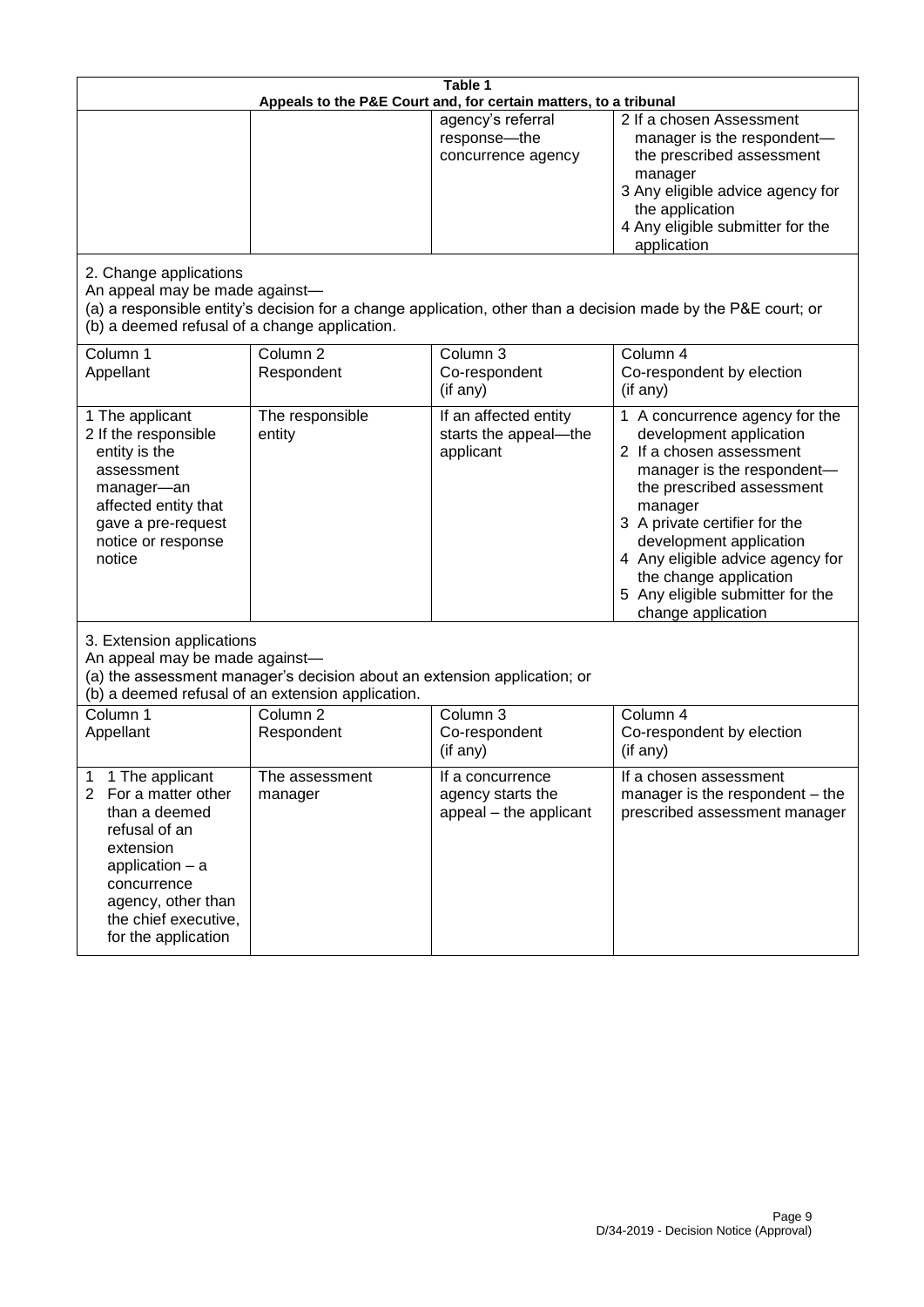#### **Table 1 Appeals to the P&E Court and, for certain matters, to a tribunal**

4. Infrastructure charges notices

- An appeal may be made against an infrastructure charges notice on 1 or more of the following grounds
- a) The notice involved an error relating to
	- (i) The application of the relevant adopted charge; or
- Examples of errors in applying an adopted charge
	- The incorrect application of gross floor area for a non-residential development
	- Applying an incorrect 'use category', under a regulation, to the development
	- (i) The working out of extra demands, for section 120; or
	- (ii) An offset or refund; or
- b) The was no decision about an offset or refund; or
- c) If the infrastructure charges notice states a refund will be given the timing for giving the refund; or
- d) The amount of the charge is so unreasonable that no reasonable relevant local government could have

### imposed the amount.

| Column 1<br>Appellant                                    | Column 2<br>Respondent                                                    | Column 3<br>Co-respondent<br>$($ if any $)$ | Column 4<br>Co-respondent by election<br>$($ if any $)$ |
|----------------------------------------------------------|---------------------------------------------------------------------------|---------------------------------------------|---------------------------------------------------------|
| The person given the<br>Infrastructure charges<br>notice | The local government<br>that gave the<br>infrastructure charges<br>notice |                                             |                                                         |

5. Conversion applications

An appeal may be made against—

(a) the refusal of a conversion application; or

(b) a deemed refusal of a conversion application.

| Column 1      | Column 2                | Column 3       | Column 4                  |
|---------------|-------------------------|----------------|---------------------------|
| Appellant     | Respondent              | Co-respondent  | Co-respondent by election |
|               |                         | $($ if any $)$ | $($ if any $)$            |
| The applicant | The local government    |                |                           |
|               | to which the conversion |                |                           |
|               | application was made    |                |                           |

6. Enforcement notices

An appeal may be made against the decision to give an enforcement notice.

| Column 1<br>Column 4<br>Column 2<br>Column 3<br>Co-respondent<br>Co-respondent by election<br>Appellant<br>Respondent<br>(if any)<br>(if any)<br>The enforcement<br>If the enforcement authority is<br>The person given the<br>not the local government for<br>enforcement notice<br>authority<br>the offence is alleged to have<br>happened-the local |  |                                   |
|--------------------------------------------------------------------------------------------------------------------------------------------------------------------------------------------------------------------------------------------------------------------------------------------------------------------------------------------------------|--|-----------------------------------|
|                                                                                                                                                                                                                                                                                                                                                        |  |                                   |
|                                                                                                                                                                                                                                                                                                                                                        |  |                                   |
|                                                                                                                                                                                                                                                                                                                                                        |  |                                   |
| government                                                                                                                                                                                                                                                                                                                                             |  | the premises in relation to which |

#### **Table 2 Appeals to the P&E Court only**

1. Appeals from tribunal

An appeal may be made against a decision of a tribunal, other than a decision under

section 252, on the ground of—

(a) an error or mistake in law on the part of the tribunal; or

(b) jurisdictional error.

| Column 1<br>Appellant                             | Column 2<br>Respondent                                    | Column 3<br>Co-respondent<br>$($ if any $)$ | Column 4<br>Co-respondent by election<br>(if any) |
|---------------------------------------------------|-----------------------------------------------------------|---------------------------------------------|---------------------------------------------------|
| A party to the<br>proceedings for the<br>decision | The other party to the<br>proceedings for the<br>decision | ۰                                           |                                                   |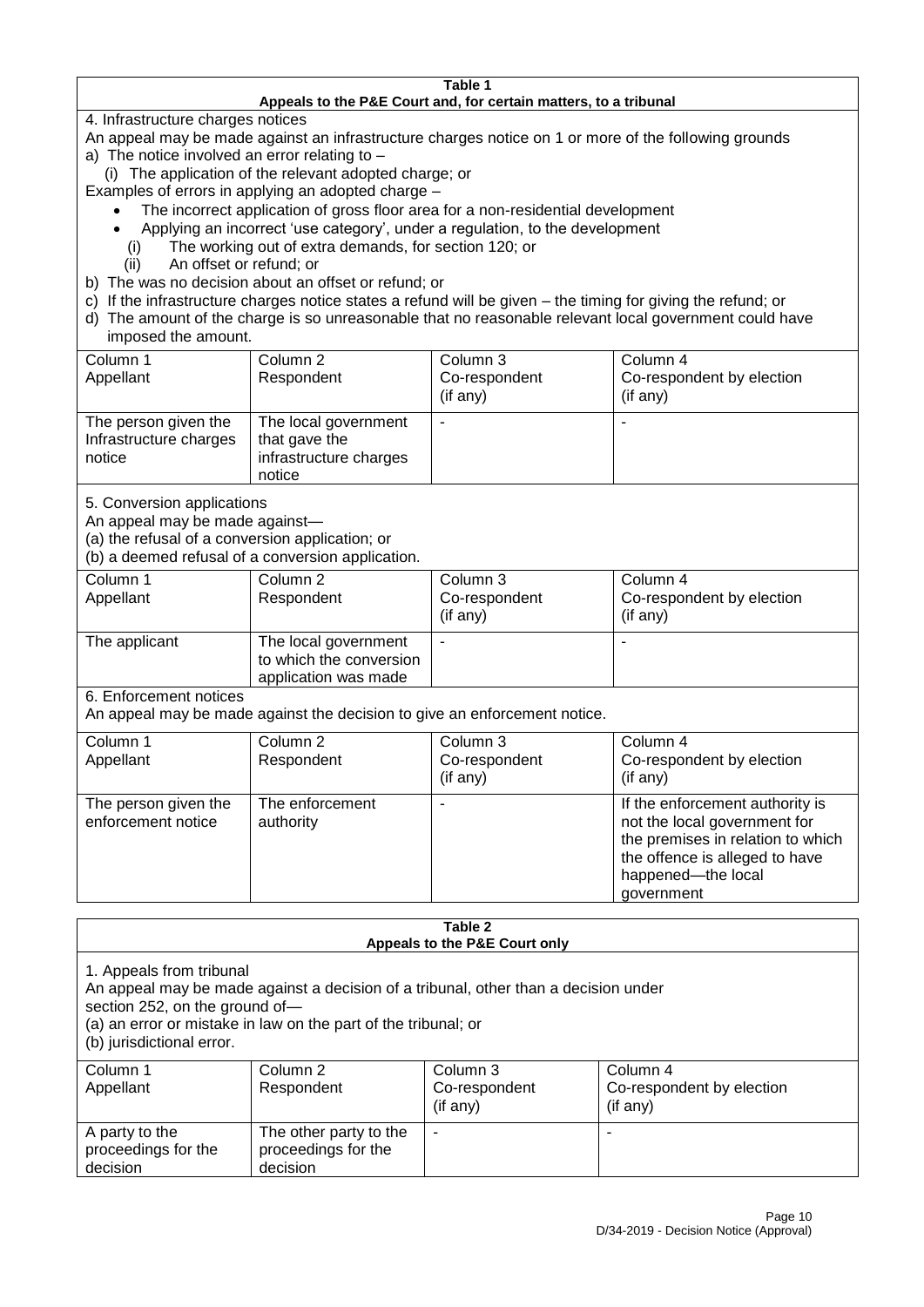#### **Table 2 Appeals to the P&E Court only**

2. Eligible submitter appeals

An appeal may be made against the decision to give a development approval, or an approval for a change application, to the extent that the decision relates to—

(a) any part of the development application for the development approval that required impact assessment; or (b) a variation request.

| Column 1                                                                                                                                                                                                                                                                                                                                                                                                           | Column <sub>2</sub>                                                                                                        | Column 3                                                                                                                  | Column 4                                             |
|--------------------------------------------------------------------------------------------------------------------------------------------------------------------------------------------------------------------------------------------------------------------------------------------------------------------------------------------------------------------------------------------------------------------|----------------------------------------------------------------------------------------------------------------------------|---------------------------------------------------------------------------------------------------------------------------|------------------------------------------------------|
| Appellant                                                                                                                                                                                                                                                                                                                                                                                                          | Respondent                                                                                                                 | Co-respondent                                                                                                             | Co-respondent by election                            |
|                                                                                                                                                                                                                                                                                                                                                                                                                    |                                                                                                                            | (if any)                                                                                                                  | $($ if any $)$                                       |
| 1 For a development<br>application-an<br>eligible submitter for<br>the development<br>application<br>2 For a change<br>application-an<br>eligible submitter for<br>the change<br>application                                                                                                                                                                                                                       | 1 For a development<br>application-the<br>assessment<br>manager<br>2 For a change<br>application-the<br>responsible entity | 1 The applicant<br>2 If the appeal is<br>about a concurrence<br>agency's referral<br>response---the<br>concurrence agency | Another eligible<br>submitter for the<br>application |
| 3. Eligible submitter and eligible advice agency appeals<br>An appeal may be made against a provision of a development approval, or failure to<br>include a provision in the development approval, to the extent the matter relates to-<br>(a) any part of the development application or the change application, for the development approval, that<br>required impact assessment; or<br>(b) a variation request. |                                                                                                                            |                                                                                                                           |                                                      |
| Column 1                                                                                                                                                                                                                                                                                                                                                                                                           | Column <sub>2</sub>                                                                                                        | Column 3                                                                                                                  | Column 4                                             |
| Appellant                                                                                                                                                                                                                                                                                                                                                                                                          | Respondent                                                                                                                 | Co-respondent<br>(if any)                                                                                                 | Co-respondent by election<br>(if any)                |
| 1 For a development<br>application-an<br>eligible submitter for<br>the development<br>application                                                                                                                                                                                                                                                                                                                  | 1 For a development<br>application-the<br>assessment<br>manager<br>2 For a change                                          | 1 The applicant<br>2 If the appeal is<br>about a concurrence<br>agency's referral<br>response---the                       | Another eligible submitter for the<br>application    |

concurrence agency

4. Compensation claims

2 For a change application—an eligible submitter for

the change application 3 An eligible advice agency for the development application or change application

An appeal may be made against—

(a) a decision under section 32 about a compensation claim; or

(b) a decision under section 265 about a claim for compensation; or

application—the responsible entity

(c) a deemed refusal of a claim under paragraph (a) or (b).

| Column 1               | Column 2            | Column 3      | Column 4                  |  |  |
|------------------------|---------------------|---------------|---------------------------|--|--|
| Appellant              | Respondent          | Co-respondent | Co-respondent by election |  |  |
|                        |                     | (if any)      | $($ if any $)$            |  |  |
| A person dissatisfied  | The local           |               |                           |  |  |
| with the decision      | government to which |               |                           |  |  |
| the claim was made     |                     |               |                           |  |  |
| 5. Registered premises |                     |               |                           |  |  |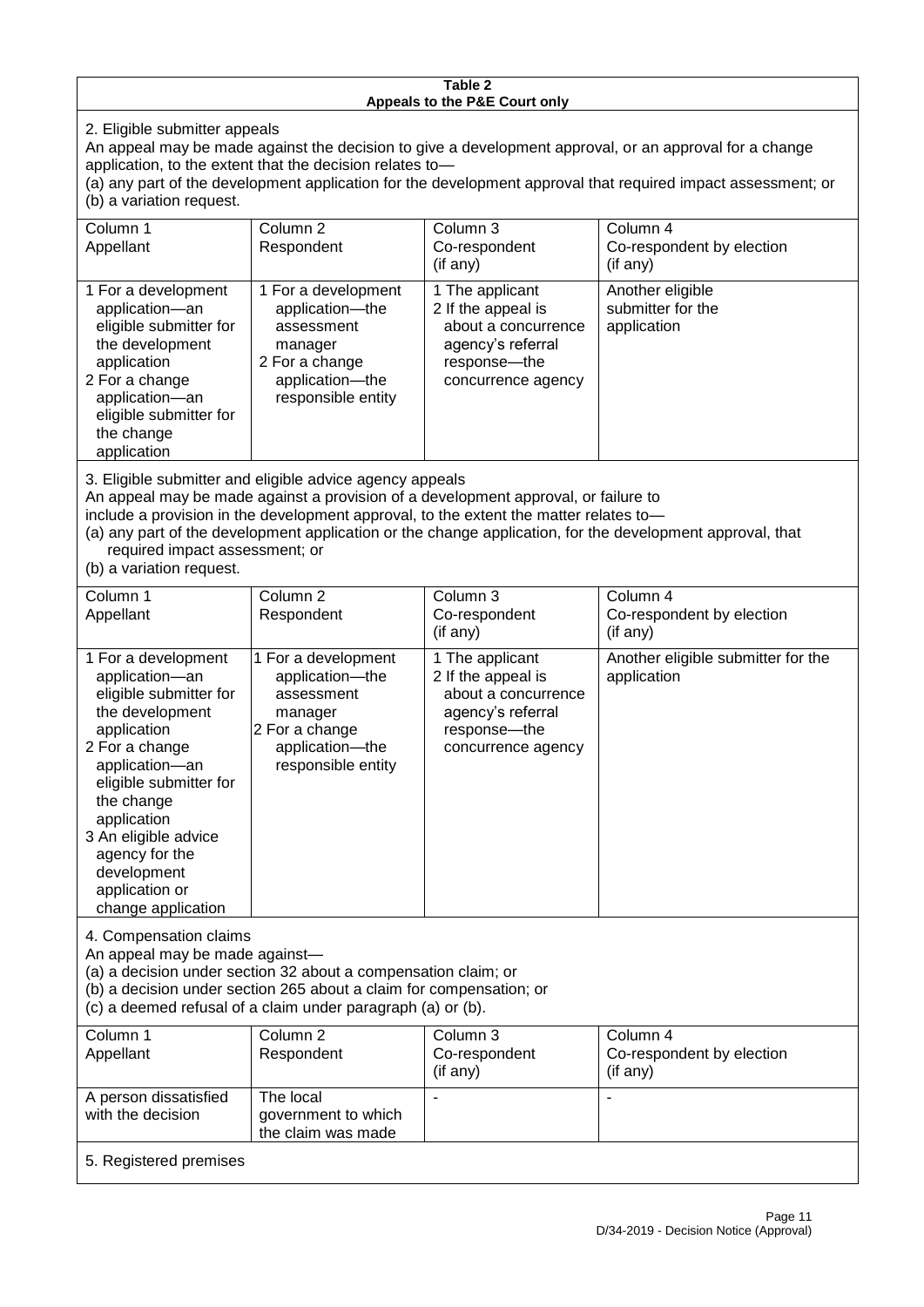| Table 2                                                                                                                                                                                                                                                                                                              |                                   |                                         |                                                                                                                                                                             |  |
|----------------------------------------------------------------------------------------------------------------------------------------------------------------------------------------------------------------------------------------------------------------------------------------------------------------------|-----------------------------------|-----------------------------------------|-----------------------------------------------------------------------------------------------------------------------------------------------------------------------------|--|
| Appeals to the P&E Court only<br>An appeal may be made against a decision of the Minister under chapter 7, part 4.                                                                                                                                                                                                   |                                   |                                         |                                                                                                                                                                             |  |
| Column 1<br>Appellant                                                                                                                                                                                                                                                                                                | Column <sub>2</sub><br>Respondent | Column 3<br>Co-respondent<br>(if any)   | Column 4<br>Co-respondent by election<br>(if any)                                                                                                                           |  |
| 1 A person given a<br>decision notice about<br>the decision<br>2 If the decision is to<br>register premises or<br>renew the<br>registration of<br>premises-an owner<br>or occupier of<br>premises in the<br>affected area for the<br>registered premises<br>who is dissatisfied<br>with the decision                 | The Minister                      |                                         | If an owner or occupier starts the<br>appeal – the owner of the<br>registered premises                                                                                      |  |
| 6. Local laws<br>An appeal may be made against a decision of a local government, or conditions applied,<br>under a local law about-<br>(a) the use of premises, other than a use that is the natural and ordinary consequence of prohibited<br>development; or<br>(b) the erection of a building or other structure. |                                   |                                         |                                                                                                                                                                             |  |
| Column 1<br>Appellant                                                                                                                                                                                                                                                                                                | Column <sub>2</sub><br>Respondent | Column 3<br>Co-respondent<br>(if any)   | Column $\overline{4}$<br>Co-respondent by election<br>(if any)                                                                                                              |  |
| A person who-<br>(a) applied for the<br>decision; and<br>(b) is dissatisfied with<br>the decision or<br>conditions.                                                                                                                                                                                                  | The local government              | $\blacksquare$                          |                                                                                                                                                                             |  |
|                                                                                                                                                                                                                                                                                                                      |                                   | Table 3<br>Appeals to the tribunal only |                                                                                                                                                                             |  |
| 1. Building advisory agency appeals<br>An appeal may be made against giving a development approval for building work to the extent the building<br>work required code assessment against the building assessment provisions.                                                                                         |                                   |                                         |                                                                                                                                                                             |  |
| Column 1<br>Appellant                                                                                                                                                                                                                                                                                                | Column <sub>2</sub><br>Respondent | Column 3<br>Co-respondent<br>(if any)   | Column 4<br>Co-respondent by election<br>(if any)                                                                                                                           |  |
| A building advisory<br>agency for the<br>development application<br>related to the approval                                                                                                                                                                                                                          | The assessment<br>manager         | The applicant                           | 1 A concurrence agency for the<br>development application<br>related to the approval<br>2 A private certifier for the<br>development application<br>related to the approval |  |
| 3. Certain decisions under the Building Act and the Plumbing and Drainage Act<br>An appeal may be made against a decision under-<br>(a) the Building Act, other than a decision made by the Queensland Building and Construction Commission; or<br>(b) the Plumbing and Drainage Act, part 4 or 5.                   |                                   |                                         |                                                                                                                                                                             |  |
| Column 1<br>Appellant                                                                                                                                                                                                                                                                                                | Column <sub>2</sub><br>Respondent | Column 3<br>Co-respondent<br>(if any)   | Column 4<br>Co-respondent by election<br>(if any)                                                                                                                           |  |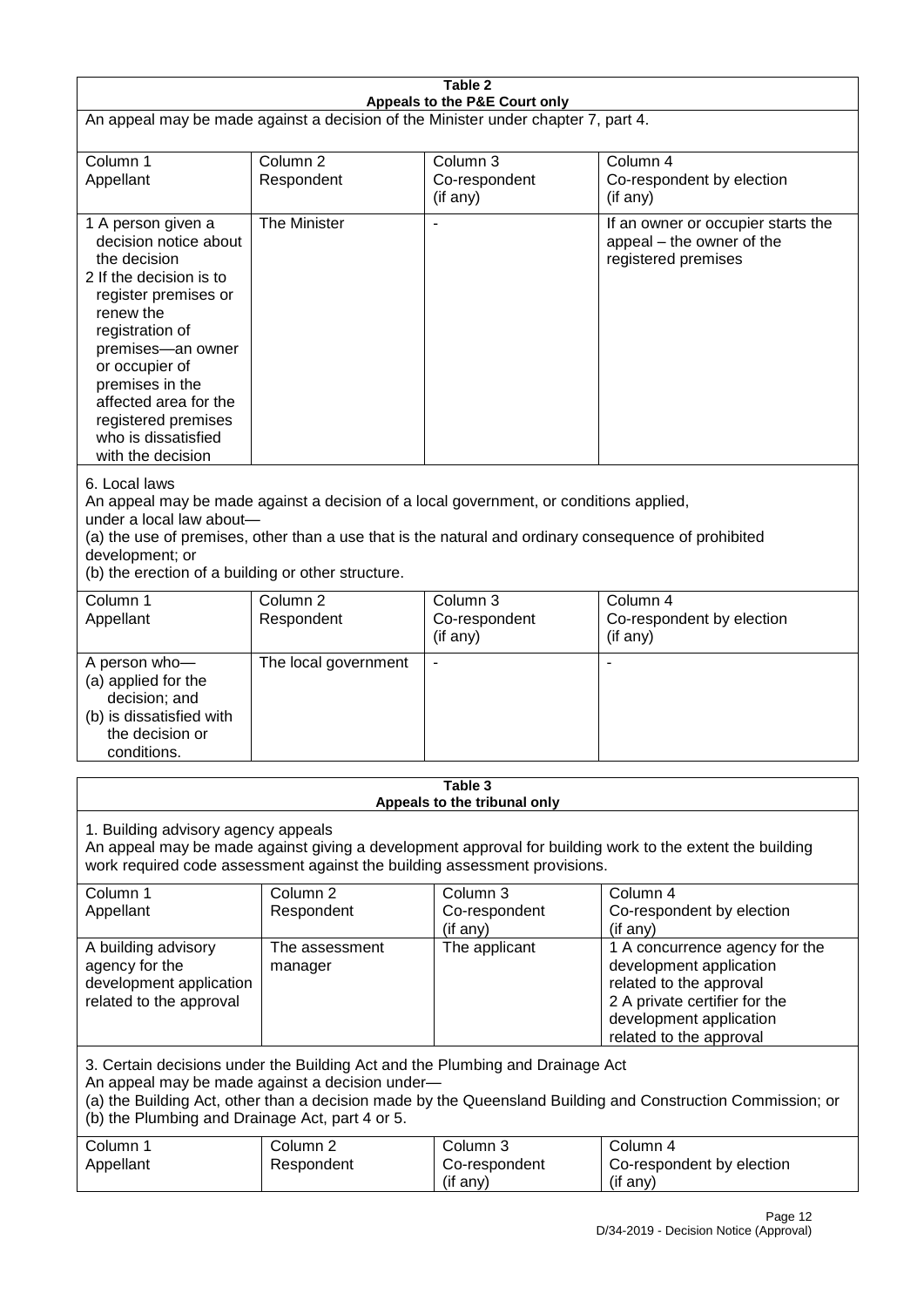| Table 3                                                                                                                                                                                                                              |                                                              |                                       |                                                   |  |
|--------------------------------------------------------------------------------------------------------------------------------------------------------------------------------------------------------------------------------------|--------------------------------------------------------------|---------------------------------------|---------------------------------------------------|--|
| Appeals to the tribunal only<br>A person who received,<br>The person who made<br>or was entitled to<br>the decision<br>receive, notice of the<br>decision                                                                            |                                                              |                                       |                                                   |  |
| 4. Local government failure to decide application under the Building Act<br>An appeal may be made against a local government's failure to decide an application under the Building Act<br>within the period required under that Act. |                                                              |                                       |                                                   |  |
| Column 1<br>Appellant                                                                                                                                                                                                                | Column 2<br>Respondent                                       | Column 3<br>Co-respondent<br>(if any) | Column 4<br>Co-respondent by election<br>(if any) |  |
| A person who was<br>entitled to receive,<br>notice of the decision                                                                                                                                                                   | The local government<br>to which the<br>application was made |                                       |                                                   |  |